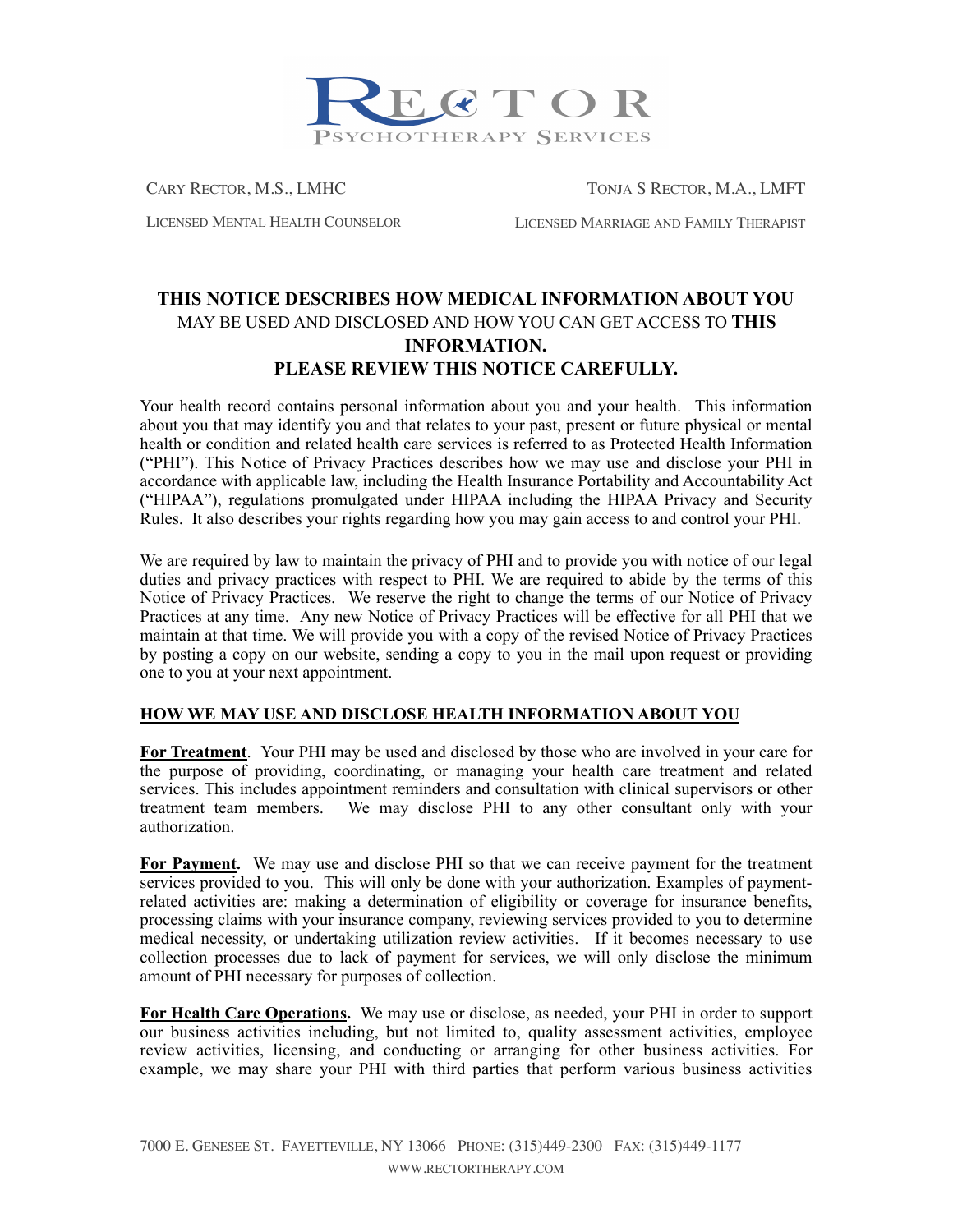(e.g., billing services) provided we have a written contract with the business that requires it to safeguard the privacy of your PHI.

**Required by Law.** Under the law, we must disclose your PHI to you upon your request. In addition, we must make disclosures to the Secretary of the Department of Health and Human Services for the purpose of investigating or determining our compliance with the requirements of the Privacy Rule.

**Without Authorization.** Following is a list of the categories of uses and disclosures permitted by HIPAA without an authorization. Applicable law and ethical standards permit us to disclose information about you without your authorization only in a limited number of situations.

**Child Abuse or Neglect.** We may disclose your PHI to a state or local agency that is authorized by law to receive reports of child abuse or neglect.

**Judicial and Administrative Proceedings.** We may disclose your PHI pursuant to a subpoena (with your written consent), court order, administrative order or similar process.

**Deceased Patients.** We may disclose PHI regarding deceased patients as mandated by state law, or to a family member or friend that was involved in your care or payment for care prior to death, based on your prior consent. A release of information regarding deceased patients may be limited to an executor or administrator of a deceased person's estate or the person identified as next-ofkin. PHI of persons that have been deceased for more than fifty (50) years is not protected under HIPAA.

**Medical Emergencies.** We may use or disclose your PHI in a medical emergency situation to medical personnel only in order to prevent serious harm. Our staff will try to provide you a copy of this notice as soon as reasonably practicable after the resolution of the emergency.

**Family Involvement in Care.** We may disclose information to close family members or friends directly involved in your treatment based on your consent or as necessary to prevent serious harm.

**Health Oversight.** If required, we may disclose PHI to a health oversight agency for activities authorized by law, such as audits, investigations, and inspections. Oversight agencies seeking this information include government agencies and organizations that provide financial assistance to the program (such as third-party payors based on your prior consent) and peer review organizations performing utilization and quality control.

**Law Enforcement.** We may disclose PHI to a law enforcement official as required by law, in compliance with a subpoena (with your written consent), court order, administrative order or similar document, for the purpose of identifying a suspect, material witness or missing person, in connection with the victim of a crime, in connection with a deceased person, in connection with the reporting of a crime in an emergency, or in connection with a crime on the premises.

**Specialized Government Functions.** We may review requests from U.S. military command authorities if you have served as a member of the armed forces, authorized officials for national security and intelligence reasons and to the Department of State for medical suitability determinations, and disclose your PHI based on your written consent, mandatory disclosure laws and the need to prevent serious harm.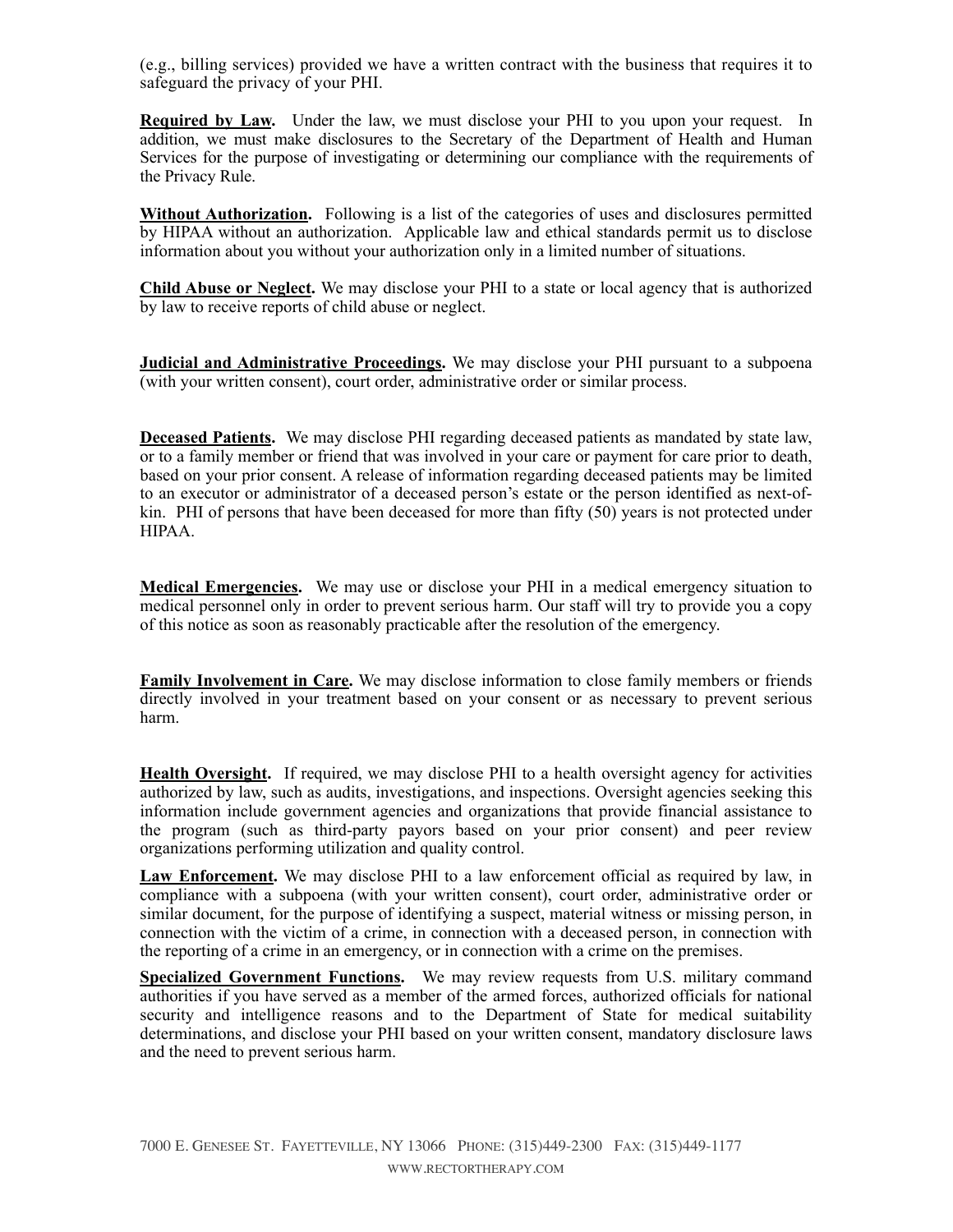**Public Health.** If required, we may use or disclose your PHI for mandatory public health activities to a public health authority authorized by law to collect or receive such information for the purpose of preventing or controlling disease, injury, or disability, or if directed by a public health authority, to a government agency that is collaborating with that public health authority.

**Public Safety.** We may disclose your PHI if necessary to prevent or lessen a serious and imminent threat to the health or safety of a person or the public. If information is disclosed to prevent or lessen a serious threat it will be disclosed to a person or persons reasonably able to prevent or lessen the threat, including the target of the threat.

**Verbal Permission.** We may also use or disclose your information to family members that are directly involved in your treatment with your verbal permission.

**With Authorization**. Uses and disclosures not specifically permitted by applicable law will be made only with your written authorization, which may be revoked at any time, except to the extent that we have already made a use or disclosure based upon your authorization. The following uses and disclosures will be made only with your written authorization: (i) most uses and disclosures of psychotherapy notes which are separated from the rest of your medical record; (ii) most uses and disclosures of PHI for marketing purposes, including subsidized treatment communications; (iii) disclosures that constitute a sale of PHI; and (iv) other uses and disclosures not described in this Notice of Privacy Practices.

## **YOUR RIGHTS REGARDING YOUR PHI**

You have the following rights regarding PHI we maintain about you. To exercise any of these rights, please submit your request in writing to: Rector Psychotherapy Services, 7000 E. Genesee St, Fayetteville, NY 13066.

- **Right of Access to Inspect and Copy.** You have the right, which may be restricted only in exceptional circumstances, to inspect and copy PHI that is maintained in a "designated record set". A designated record set contains mental health/medical and billing records and any other records that are used to make decisions about your care. Your right to inspect and copy PHI will be restricted only in those situations where there is compelling evidence that access would cause serious harm to you or if the information is contained in separately maintained psychotherapy notes. We may charge a reasonable, cost-based fee for copies. If your records are maintained electronically, you may also request an electronic copy of your PHI. You may also request that a copy of your PHI be provided to another person.
- **Right to Amend.** If you feel that the PHI we have about you is incorrect or incomplete, you may ask us to amend the information although we are not required to agree to the amendment. If we deny your request for amendment, you have the right to file a statement of disagreement with us. We may prepare a rebuttal to your statement and will provide you with a copy. Please contact Rector Psychotherapy Services if you have any questions.
- **Right to an Accounting of Disclosures.** You have the right to request an accounting of certain of the disclosures that we make of your PHI. We may charge you a reasonable fee if you request more than one accounting in any 12-month period.
- **Right to Request Restrictions.** You have the right to request a restriction or limitation on the use or disclosure of your PHI for treatment, payment, or health care operations. We are not required to agree to your request unless the request is to restrict disclosure of PHI to a health plan for purposes of carrying out payment or health care operations, and the PHI pertains to a health care item or service that you paid for out of pocket. In that case, we are required to honor your request for a restriction.
- **Right to Request Confidential Communication.** You have the right to request that we communicate with you about health matters in a certain way or at a certain location. We